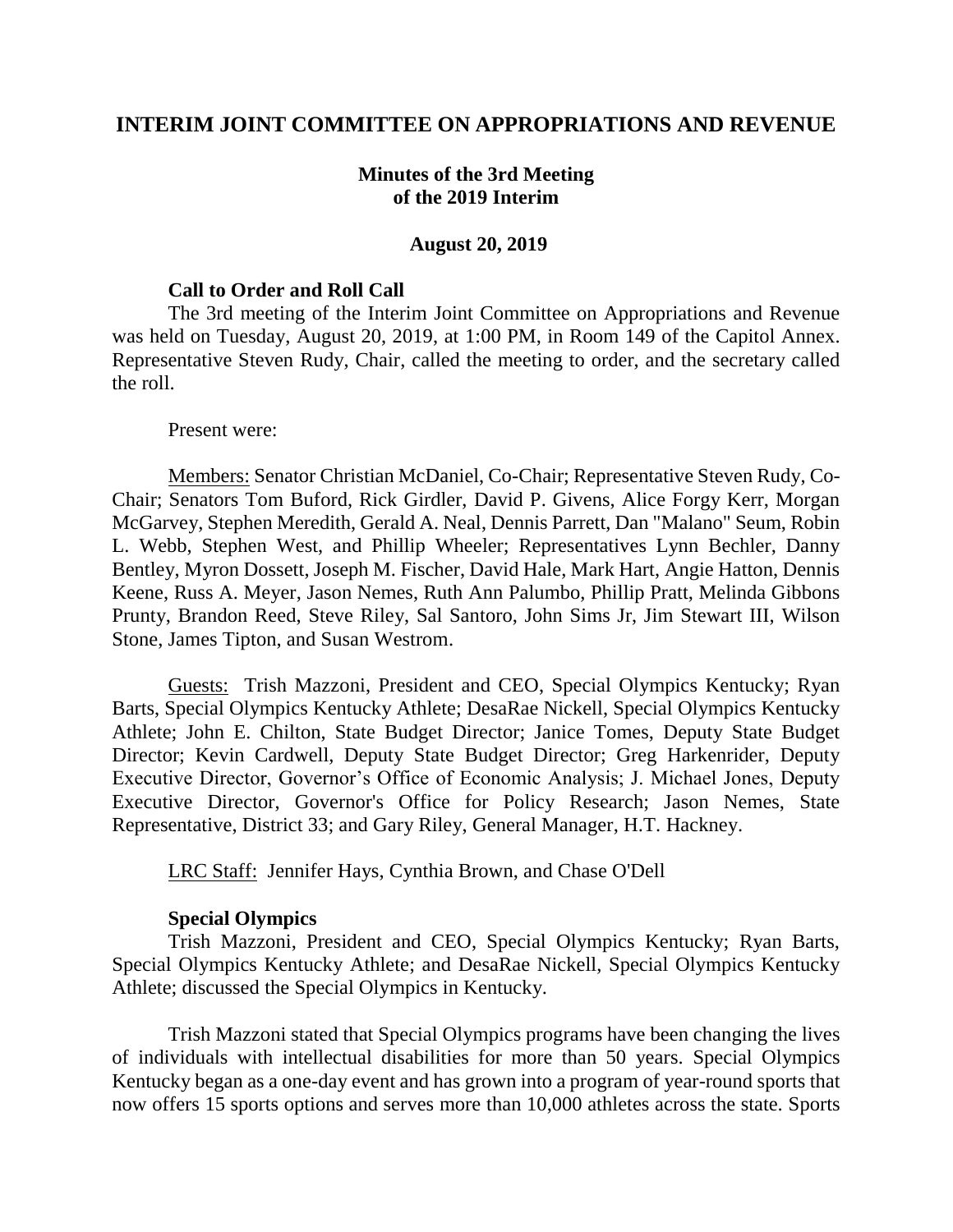help the athletes build confidence, self-esteem, and life skills. Special Olympics athletes are 52 percent more likely to hold a job than their peers who do not participate.

Ms. Mazzoni testified that Special Olympics Kentucky serves its athletes and the state at-large through more than just sports. In 1997, the healthy athletes program was introduced. Studies show that people with intellectual disabilities are a medically underserved population. The healthy athletes program helps fill the care gap by offering athletes medical screenings provided by trained medical professionals. Last year, more than 1,300 individual screenings were provided. Healthy athlete screenings can make a positive impact on state budgets. According to the Centers for Disease Control (CDC), people with intellectual disabilities make up five percent of the Medicaid population, while using 15 percent of all Medicaid services.

The Unified Champion Schools (UCS) program, adopted in Kentucky in 2009, seeks to build stronger and more inclusive school communities by fostering understanding and bridging the gaps between students with and without disabilities. The program now reaches 76,000 students, 86 schools, and 40 counties. Ms. Mazzoni stated that 94 percent of Unified Champion Schools teacher liaisons say that UCS programs reduce bullying, teasing, and offensive language in schools.

Special Olympics Kentucky operates on a budget of slightly more than two million dollars a year. Income is primarily through fundraising events and direct donations. Forty percent of revenue comes from individuals, 47 percent comes from corporate support, with the remainder of revenue coming from civic organizations. Ms. Mazzoni stated that Special Olympics Kentucky does not receive direct state funding. Twenty-six states provide funding for their Special Olympics programs. Special Olympics Kentucky is requesting \$50,000 in state funding for each year of the 2020-2021 biennium.

Ryan Barts stated that the Special Olympics has changed his life because he has made a lot of friends, travelled to places he had never been to, and gained confidence. Special Olympics has given him the opportunity to compete in the sports that he loves.

DesaRae Nickell said that she got the chance to play many sports when she joined Special Olympics Kentucky. She has met many lifelong friends through playing sports. Ms. Nickell found strengths she never knew she had as an athlete ambassador.

Representative Stone thanked Special Olympics Kentucky for presenting before the committee.

In response to a question from Representative Bechler, Ms. Mazzoni testified that the annual budget for Special Olympics Kentucky is just over two million dollars.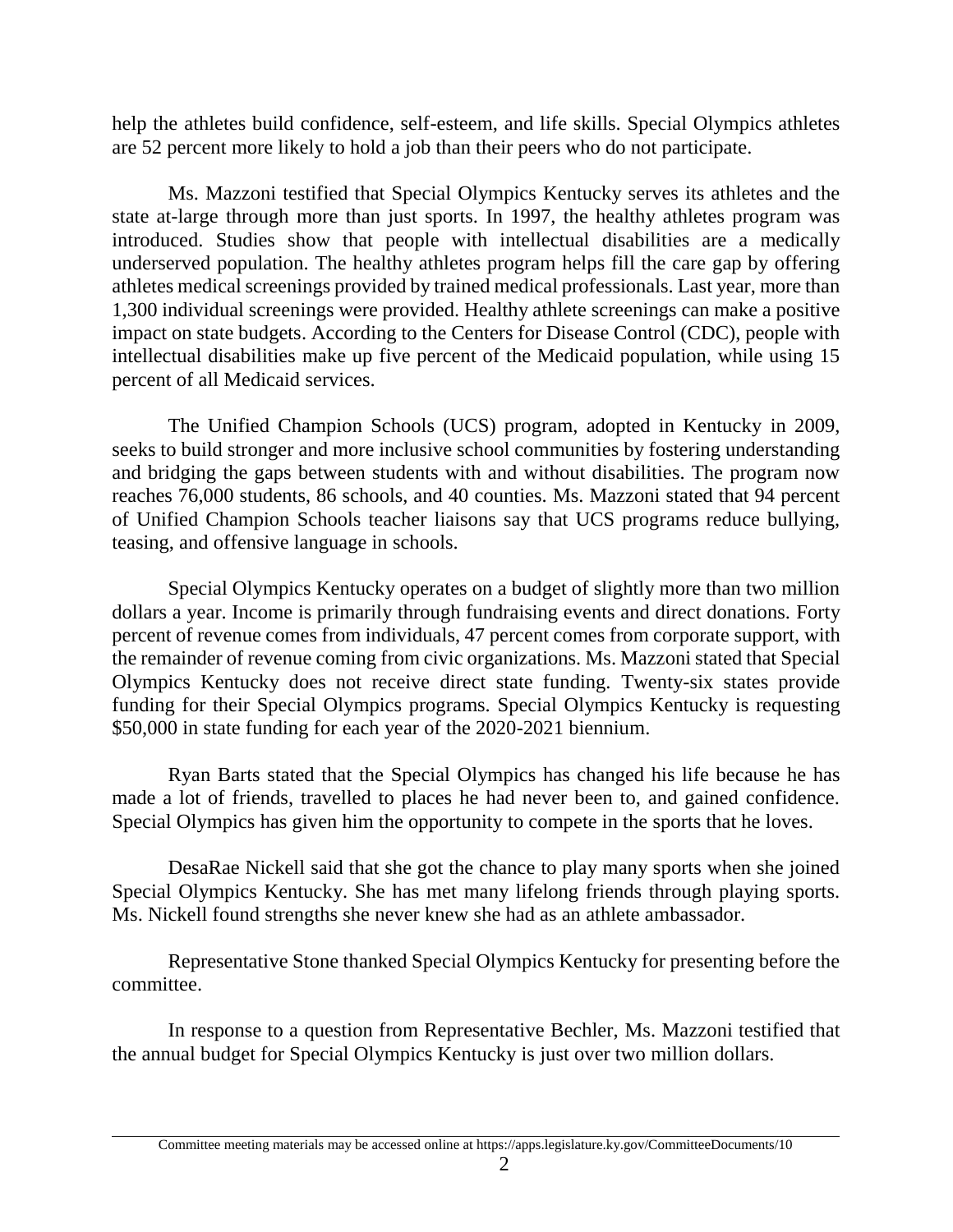In response to a question from Representative Westrom, Ms. Mazzoni stated that there are an average 2,500 coaches who volunteer through Special Olympics Kentucky, with another four or five thousand one-day volunteers throughout the year.

Representative Rudy urged people to go to a Special Olympics event.

Representative Gibbons Prunty urged people to go to the summer games held in Richmond.

# **Approval of Minutes**

A motion was made by Representative Tipton, and seconded, to approve the minutes of the July 9, 2019 meeting. The minutes were approved by voice vote.

# **Closeout of Fiscal Year 2018-2019**

John E. Chilton, State Budget Director; Janice Tomes, Deputy State Budget Director; Kevin Cardwell, Deputy State Budget Director; Greg Harkenrider, Deputy Executive Director, Governor's Office of Economic Analysis; and J. Michael Jones, Deputy Executive Director, Governor's Office for Policy Research, reviewed the closeout of Fiscal Year (FY) 2018-2019.

Greg Harkenrider testified that the general fund experienced actual receipts of \$11,392,698,460 in FY 2019. The actual receipts were \$194,498,460 higher than the official Consensus Forecasting Group (CFG) estimate. The general fund revenues grew \$554.5 million in FY 2019 – the most since FY 2015. Additionally, general fund revenues grew 5.1 percent.

Mr. Harkenrider stated that the individual income tax and the sales and use tax make up 75 percent of general fund revenues. The revenue surplus of \$194.5 million in FY 2019 was mostly due to the smaller taxes. Abandoned property brought in \$35 million more than expected. The bank franchise tax brought in \$119 million instead of the projected \$105 million. There was also a surplus in FY 2019 due to the estimates being exceeded by \$119.8 million in FY 2018. February, March, April, and May of FY 2019 brought in \$417.4 million in new revenue.

Kevin Cardwell testified that FY 2019 ended with a general fund surplus of \$130.1 million. There were \$33.2 million in Necessary Government Expenses (NGEs) in FY 2019. Dedicated revenue adjustments accounted for another \$32.7 million in general fund expenses. The general fund spent \$2.2 million less than budgeted during the fiscal year. Fund transfers to the general fund also added \$2.4 million to the general fund. Other miscellaneous items cost the general fund \$3.2 million.

Per HB 200, the FY 2019 general fund surplus was appropriated for FY 2020. \$70 million of the surplus went to the Teachers' Retirement System Medical Insurance Fund,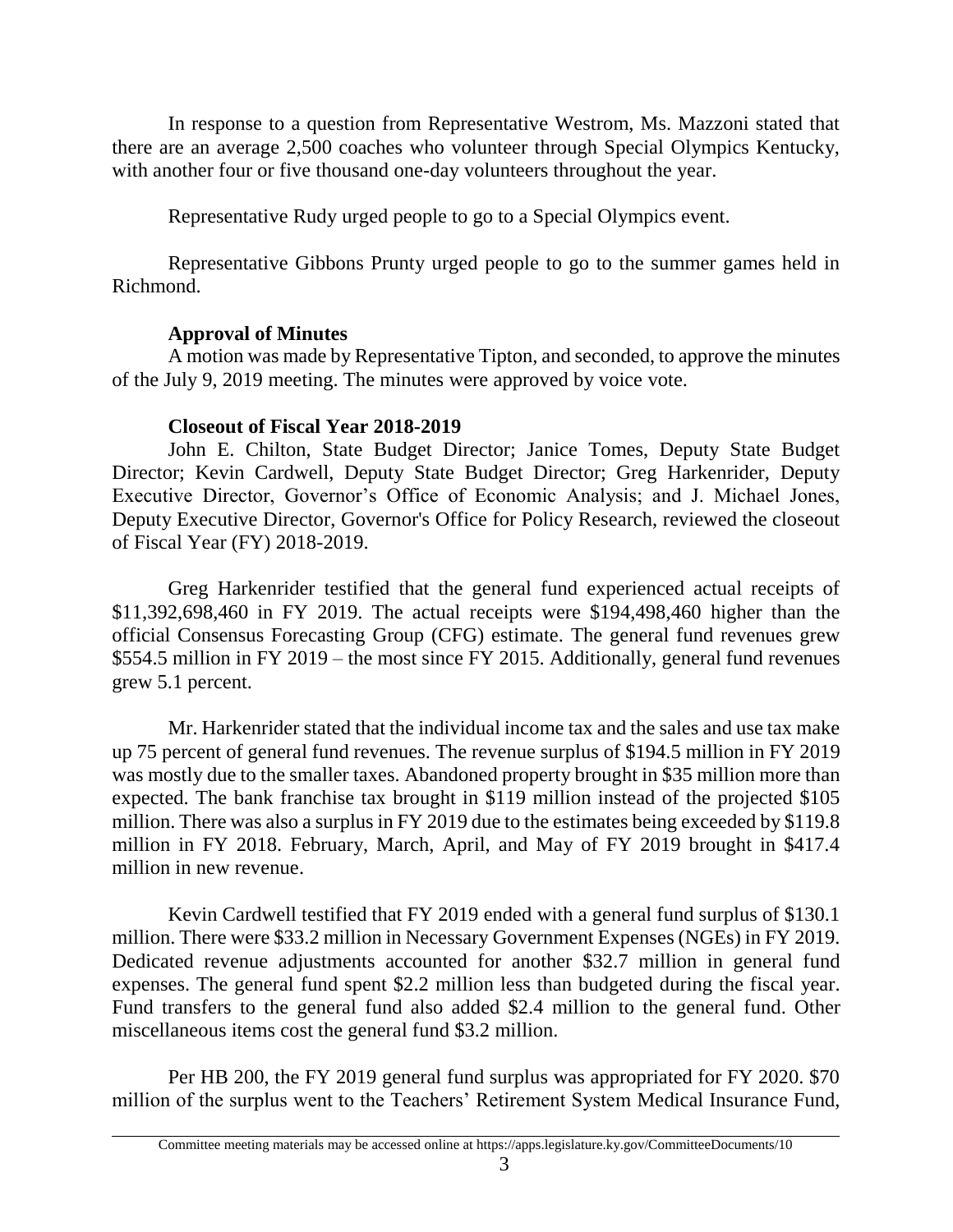and \$60.1 million went to the Kentucky Retirement System's Nonhazardous Unfunded Pension Liability Fund.

There was \$47.57 million less in NGEs during FY 2019 than FY 2018. The top two expenditures were corrections and appropriations not otherwise classified (ANOC). NGEs were lower in FY 2019 than in FY 2014. The NGE estimate for FY 2020 is in the range of \$30 million to \$35 million. Corrections NGEs accounted for \$14.9 million in FY 2019. Higher prison costs and private prison costs led to the NGEs for corrections. Nine million dollars for Guardian Ad Litem made up the majority of ANOC NGEs. Director Chilton stated that more NGEs had been built into the budget to reduce the unbudgeted amounts spent.

Mr. Cardwell testified that FY 2019 began with \$93.8 million in the budget reserve trust fund. A regular appropriation of \$33.45 million was also made to the trust fund. Two hundred and ninety thousand dollars were appropriated from the trust fund in the 2019 Regular Session. An additional \$2.1 million was added to the trust fund due to the judicial unexpended use allowance. The budget reserve trust fund had a balance of \$129.1 million at the end of FY 2019. It is estimated that the balance will be \$306.1 million at the end of FY 2020. The trust fund balance is estimated to be 2.7 percent of the general fund in FY 2020.

Michael Jones stated that Master Settlement Agreement (MSA) revenues for FY 2019 were \$1.9 million below the estimate. Lower MSA revenue estimates are being forecasted going forward. Last year alone, the total number of cigarettes subject to the MSA fell by seven percent.

Mr. Harkenrider testified that road fund revenues for FY 2019 totaled \$1,556.0 million. Road fund percentage growth for the year totaled 3.6 percent. Motor fuels revenues were \$14 million higher than expected in FY 2019. Motor vehicle usage revenues brought in a record \$514.5 million, exceeding the estimate by \$20 million.

Janice Tomes stated that the year-end balance for the road fund was \$472.7 million. The total budgeted carryforward into FY 2020 totaled \$397.5 million. As a result, the road fund surplus amounted to \$75.2 million.

Mr. Harkenrider testified that the CFG's unofficial estimated growth for general fund revenues in FY 2020 is 1.5 percent. The CFG estimates tepid growth through FY 2024.

Mr. Harkenrider stated that cigarette tax revenues are forecast to decline in all of the next five fiscal years. Coal severance revenues are projected to grow by 7.2 percent in FY 2020, and then decline by double digits through FY 2024. Revenues for the road fund are projected to fall 0.9 percent in FY 2020.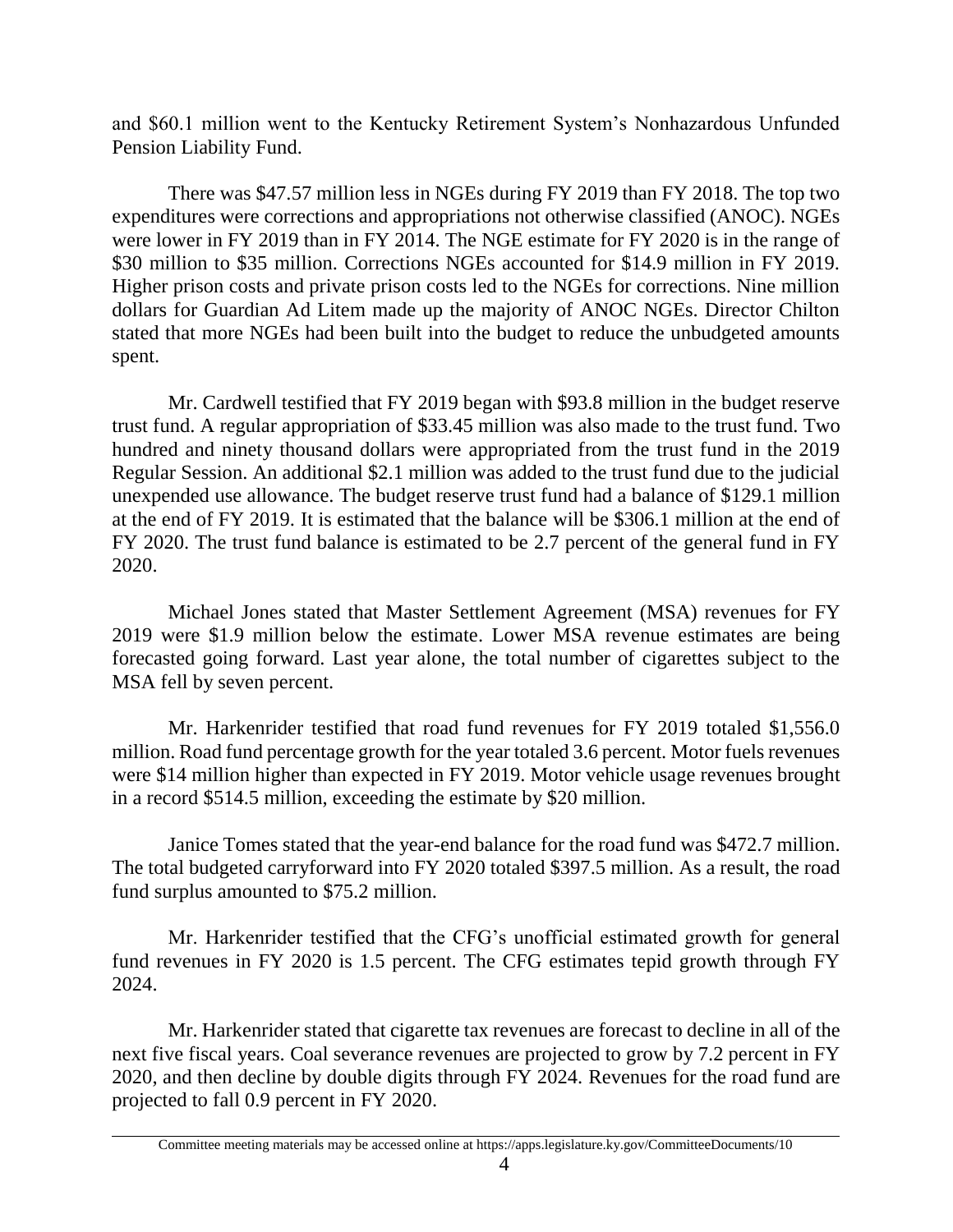Director Chilton testified that the economy has been doing well the past couple of years, and that the information received from the CFG indicates that growth is going to be moderate over the next few years.

In response to a question from Representative Gibbons Prunty, Mr. Jones stated that there is projected to be slight growth in the motor fuels revenues in the next few fiscal years.

In response to a question from Representative Nemes, Mr. Harkenrider stated that he had heard that because of lost federal toll credits, Kentucky would have to find \$130 million more in state money to allocate. In response to another question from Representative Nemes, Director Chilton testified that the target for many states is for the budget reserve trust fund to be 5.5 percent of the general fund. Kentucky's reserve fund has not reached that level in years.

## **Cigarette Tax and Compensation to Wholesalers**

Jason Nemes, State Representative, District 33; and Gary Riley, General Manager, H.T. Hackney, discussed the cigarette tax and compensation to wholesalers. Representative Nemes stated that wholesalers were requesting an increase in compensation to 1.5 cents per pack of cigarettes.

Gary Riley testified that as a wholesaler, his company distributes a wide array of products. For the distribution of cigarettes, his company is required to place tax stamps on each individual pack of cigarettes. This has been a function of wholesalers since 1955. The wholesaler must pre-pay for the tax stamps.

Mr. Riley stated that the stamping process is highly regulated – continuing to say that the equipment used is highly specialized and costly. Wholesalers are one of the largest collectors of tax revenue in Kentucky. Wholesalers are requesting two changes. The first request is for a 10-day credit term to pay the Department of Revenue (DOR) for tax stamps. The second request is for a reimbursement of 1.5 cents per pack of cigarettes for the collection and remittance of the cigarette tax. Wholesalers are currently reimbursed 0.3 cents per pack. The rate has not changed since 1955. Mr. Riley presented a video showcasing the stamping process.

Representative Nemes testified that when there is a blemish and not a full stamp on the product, wholesalers have to eat the cost.

In response to a question from Senator Girdler, Mr. Riley stated that the stamping machines in his wholesaling operation do not run 24 hours a day, but employees are paid a premium to run the machines and are specially trained by the manufacturers.